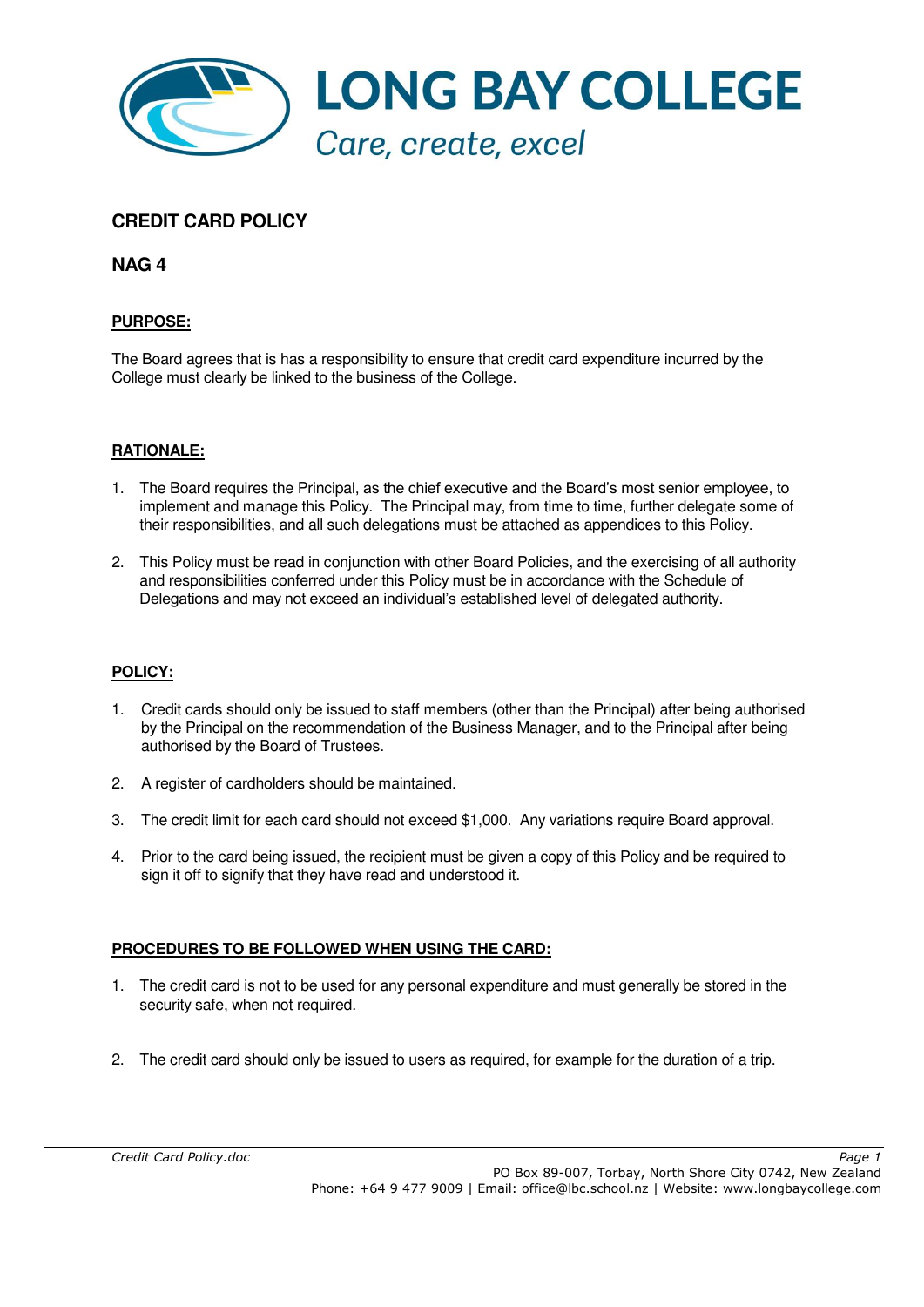- 3. The credit card will only be used for:
	- Payment of actual and reasonable travel, accommodation and meal expenses incurred on College business or on trips; or
	- When used for trips, the credit card will be pre-loaded with funds (exceeding the \$1,000 limit) essential for each trip from the budget for the trip. Unused pre-loaded funds will be credited to the College's bank within five working days of the end of the trip.
	- Purchase of goods other than over the Internet where prior authorisation from the Business Manager has been obtained.
	- For purchases of goods over the Internet, only a designated card held by the Business Manager should be used.
- 4. All expenditure charged to the credit card should be supported by:
	- A credit card slip.
	- A detailed invoice or receipt to confirm that the expenses are properly incurred on College business.
	- For expenditure incurred in New Zealand of value greater than \$50 (including GST), there should also be a GST invoice to support the GST input credit.
- 5. The credit card statement should be certified by the cardholder as evidence of the validity of expenditure.
- 6. Authorisation for the expenditure should be obtained on a one-up basis (for example the Board should authorise expenditure by the Principal). Cardholders are not allowed to approve their own expenditure.
- 7. All purchases should be accounted for within five working days of receiving a credit card statement.

## **CASH ADVANCES:**

- 1. Credit Card cash advances are not permitted except in an emergency.
- 2. Where cash advances are taken, the cardholder must provide a full reconciliation, with receipts wherever possible, of how the cash was used. Any unspent monies must be returned to the College.

### **DISCRETIONARY BENEFITS:**

1. Any benefits of the credit card such as a membership awards programme are only to be used for the benefit of the College. They should not be redeemed for personal use.

## **CARDHOLDER RESPONSIBILITIES:**

- 1. The cardholder should never allow another person to use the card.
- 2. The cardholder must protect the pin number of the card.
- 3. The cardholder must only purchase within the credit limit applicable to the card.